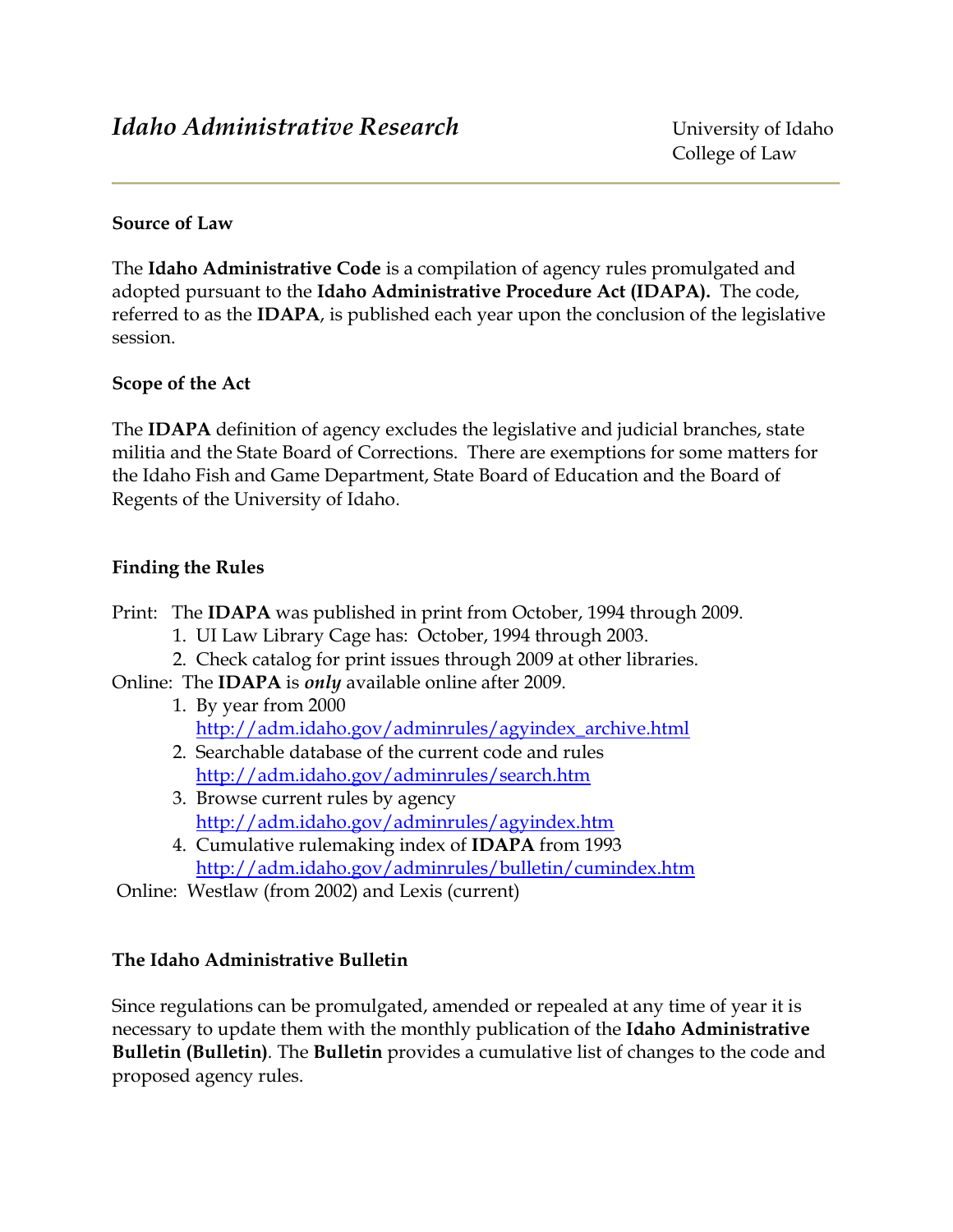### **Finding the Bulletin**

Print: The **Bulletin** was published in print from July, 1993 through June, 2010. July, 1993 though December, 2009 Law Library Cage Check catalog for print issued through 2010 at other libraries.

Online: The **Bulletin** is *only* available online after December, 2009.

- 1. Current <http://adm.idaho.gov/adminrules/bulletin/mstrtoc.htm>
- 2. By year from November, 1995 [http://adm.idaho.gov/adminrules/bulletin\\_archive.html](http://adm.idaho.gov/adminrules/bulletin_archive.html)
- 3. Searchable database of the current rules and code <http://adm.idaho.gov/adminrules/search.htm>
- 4. Index of proposed rules <http://adm.idaho.gov/adminrules/11ProposedRules.html>

Online: Westlaw and Lexis

# **Historical Research**

Idaho did not publish a collection of rules in a single publication until July 1, 1993. Before then, each agency was required to compile, index, and publish all effective rules adopted. The compilations maintained by the agency at its central office and the set maintained at the State Law Library constituted the official rules of the agency.

The University of Idaho Law Library in Boise has the regulations in effect on June 30, 1993 and some earlier superseded regulations. The agency may have the text of earlier regulations. The State Law Library has each update, therefore, it is possible to reconstruct the regulations using that material. To locate prior regulation citation information use the 1983 agency rules index (Law Library Cage KFI35.5 IDAPA 00 1983). No subsequent index was published.

# **Administrative Decisions**

# **1. Administrative Agency Decisions**

Phone: Call agency if decisions not found. Idaho agency phone directory at [http://idaho.gov/government/gov\\_phone.html](http://idaho.gov/government/gov_phone.html)

 Online: **Idaho Blue Book <http://www.sos.idaho.gov/elect/bluebook.htm>** Find contact information for each agency under Executive.

# **2. Idaho Administrative Procedure Act**

Print: Annotations are provided as part of the Idaho Code 67-5201, et. seq.